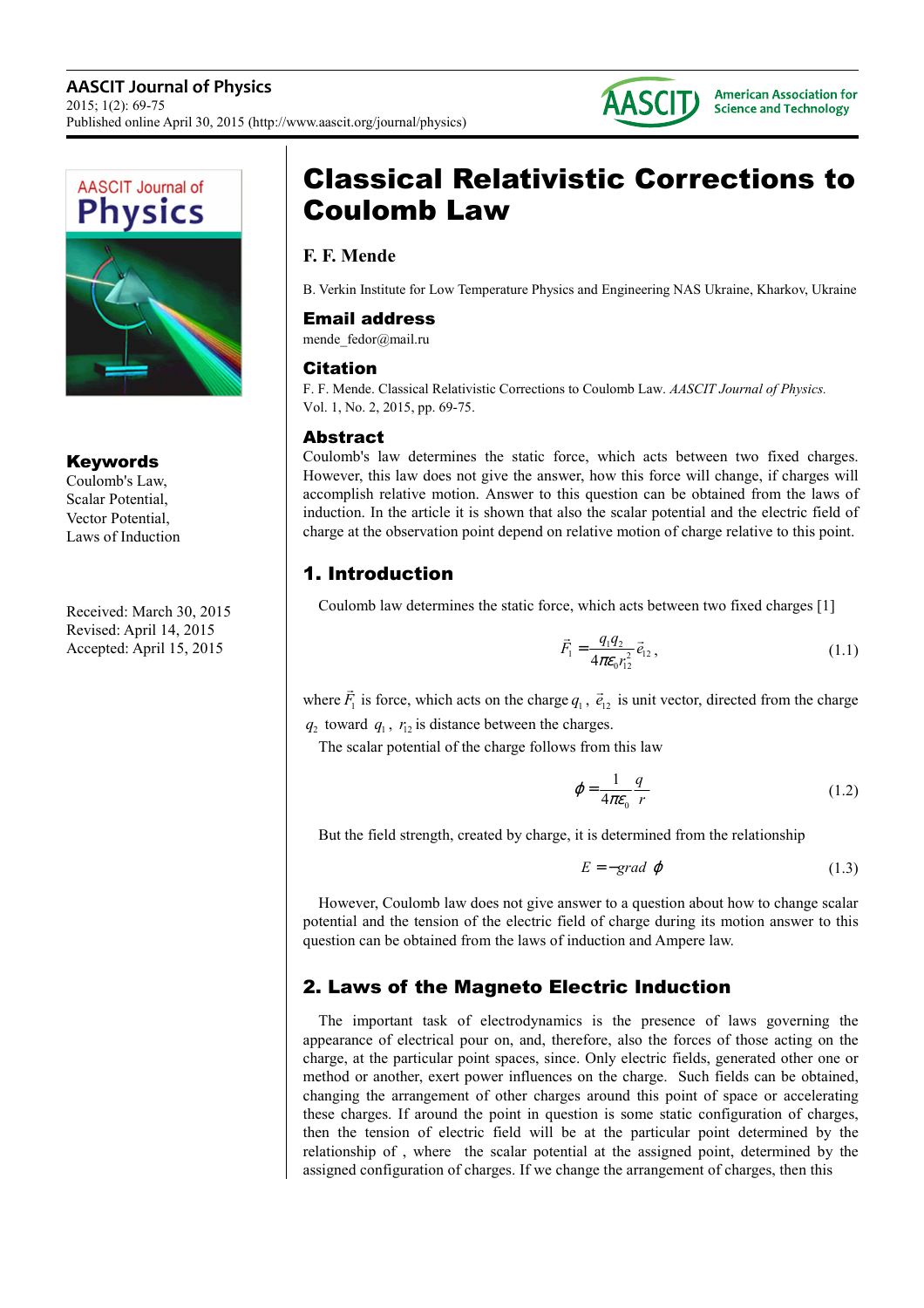new configuration will correspond other values of scalar potential, and, therefore, also other values of the tension of electric field. But, making this, it is necessary to move charges in the space, and this displacement in the required order is cmbined with their acceleration and subsequent retarding. Acceleration or retarding of charges also can lead to the appearance in the surrounding space of induction electrical pour on. Can arise another stationary situation, when after their acceleration charges move in the environment of the considered point with the constant velocity along circular or other locked trajectories. In this case due to the presence of the three-dimensional velocity gradients in the flows of the moving charges configurative electric fields can appear.

In the electrodynamics the fundamental law of induction is Faraday law. In the contemporary electrodynamics it is written as follows:

$$
\oint \vec{E} \ d\vec{l} = -\frac{\partial \Phi_{B}}{\partial t} = -\mu \int \frac{\partial \vec{H}}{\partial t} \ d\vec{s} = -\int \frac{\partial \vec{B}}{\partial t} \ d\vec{s} \ , \qquad (2.1)
$$

where  $B = \mu H$  $\vec{B} = \mu \vec{H}$  is magnetic induction vector,  $\Phi_B = \mu \int \vec{H} d\vec{s}$ is flow of magnetic induction, and  $\mu = \tilde{\mu}\mu_0$  is magnetic permeability of medium. It follows from this law that the circulation integral of the vector of electric field is equal to a change in the flow of magnetic induction through the area, which this outline covers. It is immediately necessary to emphasize the circumstance that the law in question presents the processes of mutual induction, since. For obtaining the circulation integral of the vector  $E$  we take the strange magnetic field, formed by strange source. From relationship (2.1) obtain the Maxwell first equation

$$
rot \vec{E} = -\frac{\partial \vec{B}}{\partial t}.
$$
 (2.2)

Let us immediately point out to the terminological error. Faraday law should be called not the law of electromagnetic, as is customary in the existing literature, but by the law of magnetoelectric induction, since. a change in the magnetic pour on it leads to the appearance of electrical pour on, but not vice versa.

Let us introduce the vector potential of the magnetic field  $A_H$ , which satisfies the equality  $\rightarrow$ 

$$
\mu \oint \vec{A}_H \, d\vec{l} = \Phi_B \ ,
$$

where the outline of the integration coincides with the outline of integration in relationship (2.1), and the vector of is determined in all sections of this outline, then

$$
\vec{E} = -\mu \frac{\partial \vec{A}_H}{\partial t}
$$
 (2.3)

introduced thus vector  $A_H$  determines the local connection between it and by electric field, and also between the

 $\overline{\phantom{a}}$ 

gradients this vector and the magnetic field. If it will be possible to determine the vector  $A_H$ , its time derivative at any point of space, and also its gradients, then will succeed in determining the vector  $E$ , and the vector  $H$ . It is not difficult to show that introduced thus vector  $A_H$ , is connected with the magnetic field with the following relationship:

$$
rot \vec{A}_H = \vec{H} \ . \tag{2.4}
$$

If the discussion deals with the motion in the field of the three-dimensional changing vector potential, then for finding the induced electrical pour on should be used total derivative [2-8].

$$
\vec{E}' = -\mu \frac{d\vec{A}_H}{dt} \tag{2.5}
$$

prime near the vector *E*  $\overline{a}$  means that we determine this field in the moving coordinate system. This means that the vector potential can have not only local, but also convection derivative, i.e., it can change both due to the change in the time and due to the motion in the three-dimensional changing field of this potential. In this case relationship (2.5) can be rewritten as follows:

$$
\vec{E}' = -\mu \frac{\partial \vec{A}_H}{\partial t} - \mu (\vec{v} \nabla) \vec{A}_H,
$$

where  $\vec{v}$  is speed of the prime system. Consequently, the force, which acts on the charge in the moving system, in the absence the dependence of vector potential on the time, will be written down

$$
\vec{F}_{v,1}' = -\mu e (\vec{v} \nabla) \vec{A}_{H} .
$$

This force depends only on the gradients of vector potential and charge rate.

The charge, which moves in the field of the vector potential  $\vec{A}_H$  with the speed  $\vec{v}$ , possesses potential energy [1]

$$
W=-e\mu\big(\vec{v}\vec{A}_{H}\big).
$$

Therefore must exist one additional force, which acts on the charge in the moving coordinate system, namely:

$$
\vec{F}_{v,2}^{\prime} = -\text{grad } W = e\mu \text{ grad} \left( \vec{v} \vec{A}_{H} \right).
$$

 $\overline{a}$ 

Thus, the value  $e\mu(vA_H)$  plays the same role, as the scalar potential $\varphi$ , whose gradient also gives force. Consequently, the composite force, which acts on the charge, which moves in the field of vector potential, can have three components and will be written down as

$$
\vec{F}' = -e\mu \frac{\partial \vec{A}_H}{\partial t} - e\mu (\vec{v} \nabla) \vec{A}_H + e\mu \text{ grad} (\vec{v} \vec{A}_H). \quad (2.6)
$$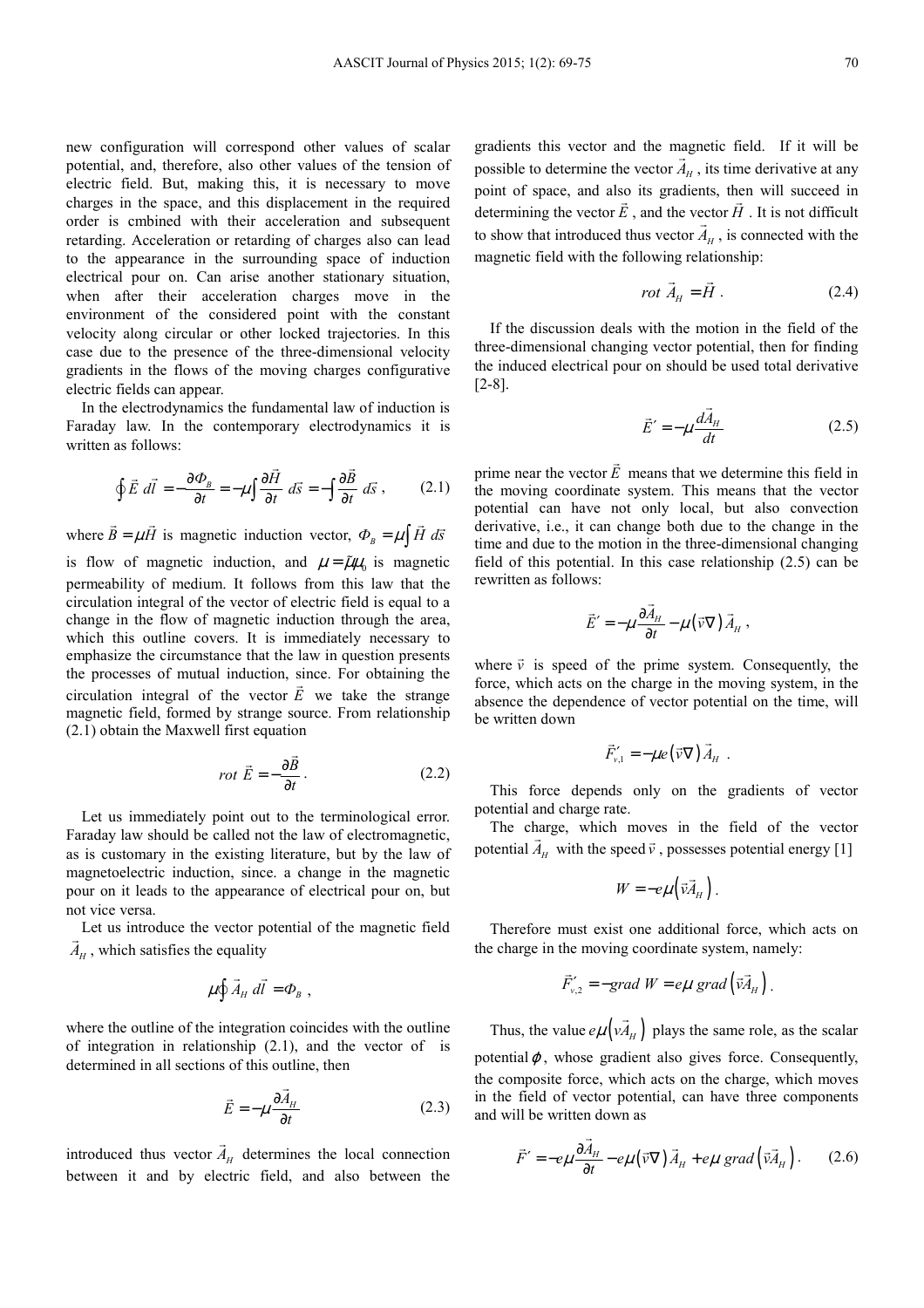The first of the components of this force acts on the fixed charge, when vector potential changes in the time and has local time derivative. Second component is connected with the motion of charge in the three-dimensional changing field of this potential. Entirely different nature in force, which is determined by last term of relationship (2.6). It is connected with the fact that the charge, which moves in the field of vector potential, it possesses potential energy, whose gradient gives force. From relationship (2.6) follows

$$
\vec{E}' = -\mu \frac{\partial \vec{A}_H}{\partial t} - \mu (\vec{v} \nabla) \vec{A}_H + \mu \text{ grad} (\vec{v} \vec{A}_H).
$$
 (2.7)

This is a complete law of mutual induction. It defines all electric fields, which can appear at the assigned point of space, this point can be both the fixed and that moving. This united law includes and Faraday law and that part of the Lorentz force, which is connected with the motion of charge in the magnetic field, and without any exceptions gives answer to all questions, which are concerned mutual magnetoelectric induction. It is significant, that, if we take rotor from both parts of equality (2.7), attempting to obtain the Maxwell first equation, then it will be immediately lost the essential part of the information, since rotor from the gradient is identically equal to zero.

If we isolate those forces, which are connected with the motion of charge in the three-dimensional changing field of vector potential, and to consider that

$$
\mu \, grad\left(\vec{v}\vec{A}_{H}\right)-\mu\left(\vec{v}\nabla\right)\vec{A}_{H}=\mu\left[\vec{v}\times rot\ \vec{A}_{H}\right],
$$

that from (2.6) we will obtain

$$
\vec{F}_v' = e\mu \left[ \vec{v} \times rot \vec{A}_H \right],
$$
 (2.8)

and, taking into account (2.4), let us write down

$$
\vec{F}_v' = e\mu \left[ \vec{v} \times \vec{H} \right],\tag{2.9}
$$

or

$$
\vec{E}'_{\nu} = \mu \left[ \vec{v} \times \vec{H} \right], \tag{2.10}
$$

and it is final

$$
\vec{F}' = e\vec{E} + e\vec{E}'_{\nu} = -e\frac{\partial \vec{A}_{H}}{\partial t} + e\mu \left[\vec{v} \times \vec{H}\right].
$$
 (2.11)

Can seem that relationship  $(2.11)$  presents Lorentz force; however, this not thus. In this relationship and field  $E$ , and field  $\vec{E}'_v$ , they are induced. The first field is connected with the presence of the local derivative of vector potential on the time, the second is obliged to the presence of the convective derivative of this potential. In order to obtain the total force, which acts on the charge, necessary to the right side of relationship (2.11) to add the term −*e grad* ϕ

$$
\vec{F}'_{\Sigma} = -e \text{ grad } \varphi + e\vec{E} + e\mu \left[ \vec{v} \times \vec{H} \right],
$$

where  $\varphi$  is scalar potential at the observation point. In this case relationship (2.7) can be rewritten as follows:

$$
\vec{E}' = -\mu \frac{\partial \vec{A}_H}{\partial t} - \mu (\vec{v} \nabla) \vec{A}_H + \mu \, grad (\vec{v} \vec{A}_H) - grad \varphi, (2.12)
$$

or, after writing down the first two members of the right side of relationship (2.12) as the derivative of vector potential on the time, and also, after introducing under the sign of gradient two last terms, we will obtain

$$
\vec{E}' = -\mu \frac{d\vec{A}_{H}}{dt} + grad\left(\mu(\vec{v}\vec{A}) - \varphi\right).
$$
 (2.13)

If both parts of relationship (2.12) are multiplied by the magnitude of the charge, then will come out the total force, which acts on the charge. From Lorentz force it will differ in terms of the force  $-e\mu \frac{\partial A_{H}}{\partial t}$ . From relationship (2.13) it is evident that the value  $\mu(\vec{v}A) - \varphi$  plays the role of the  $\overline{a}$ generalized scalar potential. Let us examine, what fields determine the first member of the right side of relationship (2.13).

The Ampere law, expressed in the vector form, determines magnetic field at the point  $x, y, z$  [9]

$$
\vec{H} = \frac{1}{4\pi} \int \frac{I d\vec{l} \times \vec{r}}{r^3} ,
$$

where *I* is current in the element *dl*  $\overline{a}$ is current in the element  $d\vec{l}$ ,  $\vec{r}$  is vector, directed from  $dl$  to the point  $x, y, z$ .

It is possible to show that

$$
\frac{[d\vec{l}\vec{r}]}{r^3} = grad\left(\frac{1}{r}\right) \times d\vec{l} ,
$$

and, besides the fact that

$$
grad\left(\frac{1}{r}\right) \times d\vec{l} = rot\left(\frac{d\vec{l}}{r}\right) - \frac{1}{r}rot \ d\vec{l} .
$$

but the rotor *dl*  $\overline{\phantom{a}}$ is equal to zero and therefore is final

$$
\vec{H} = rot \int I \left( \frac{d\vec{l}}{4\pi r} \right) = rot \vec{A}_{H} ,
$$

where

$$
\vec{A}_H = \int I \left( \frac{d\vec{l}}{4\pi r} \right). \tag{2.14}
$$

The remarkable property of this expression is that that the vector potential depends from the distance to the observation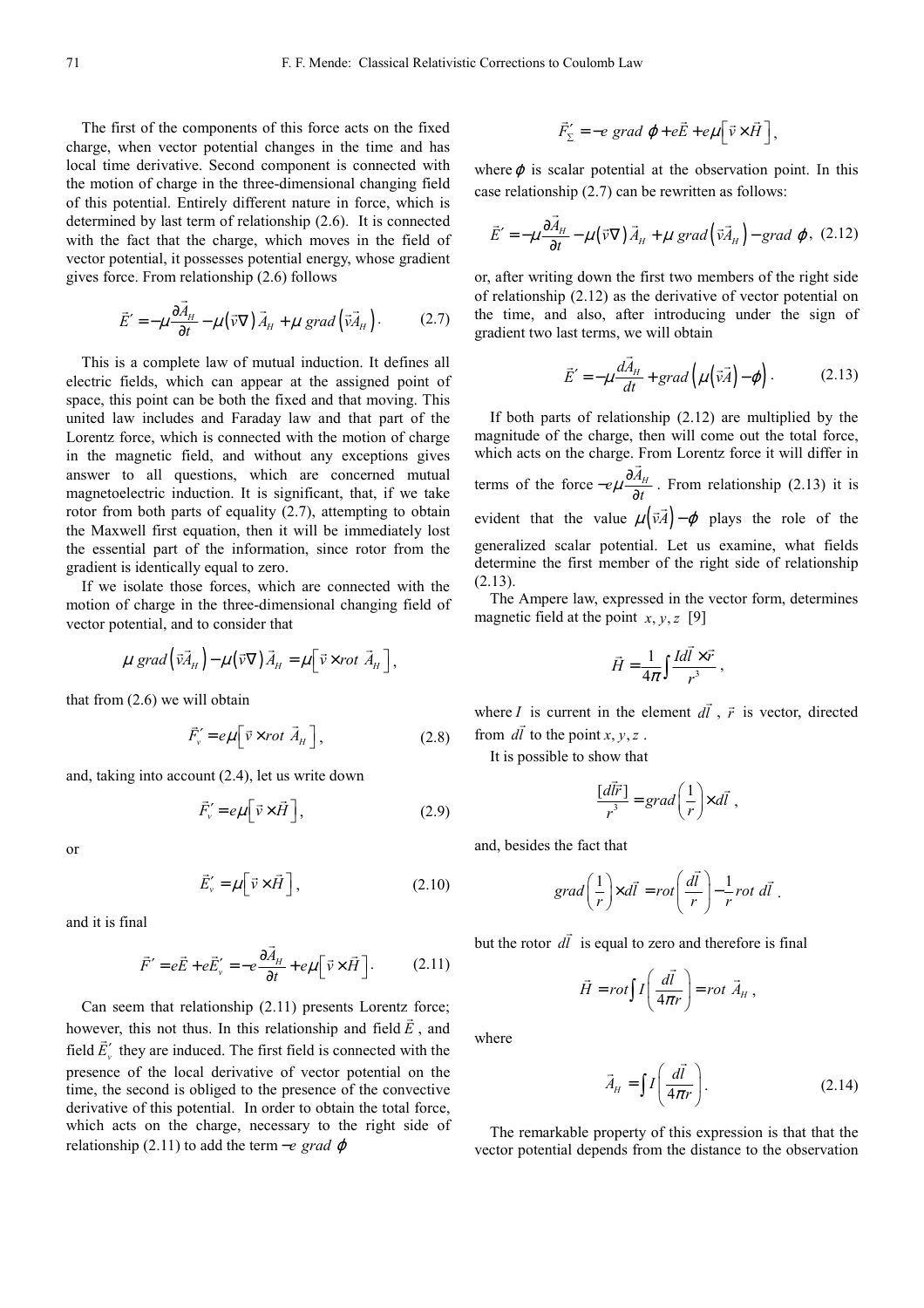point as  $\frac{1}{r}$ . Specifically, this property makes it possible to obtain emission laws.

Since  $I = gv$ , where *g* linear charge, from relationship  $(2.14)$  we obtain:

$$
\vec{A}_H = \int \frac{g v \, d\vec{l}}{4\pi r} \, .
$$

for the single charge of *e* this relationship takes the form:

$$
\vec{A}_H = \frac{e\vec{v}}{4\pi r} \,. \tag{2.15}
$$

Therefore the first member of the right side of relationship (2.13) is different from zero when the moving charge it has an acceleration.

However the member of  $\mu(\vec{v}A)$  $\vec{v} \cdot \vec{A}$  in the right side of relationship (2.13) even with the constant velocity of charge has the specific value.

Let us determine the generalized (summary) potential of  $(3)$  $\mu(\vec{v}A) - \varphi$ . Taking into account relationship (1.3) from (2.15) we obtain

$$
\varphi_{\Sigma} = \mu \left( \vec{v} \vec{A} \right) - \varphi = \frac{\mu e v_{\perp}^2}{4 \pi r} - \frac{e}{4 \pi \varepsilon_0 r} = \frac{e v_{\perp}^2}{4 \pi \varepsilon_0 c} - \frac{e}{4 \pi \varepsilon_0 r} \tag{2.16}
$$

In this relationship  $v_{\perp}$  is speed normal to the vector, which connects charges, and is also taken into account that that 2  $c^2 = \frac{1}{\mu \varepsilon_0}$ .

In the case of relative motion of charges relationship (2.16) takes the form:

0

$$
\varphi_{\Sigma} = \mu \left( \vec{v} \vec{A} \right) - \varphi = -\varphi \left( 1 + \frac{v_{\perp}^2}{c^2} \right). \tag{2.17}
$$

Thus, the scalar potential of the charge, which accomplishes motion relative to observation point, depends on its speed.

On speed depends the created by it electric field

$$
E = -grad \varphi_{\Sigma} = \frac{e}{4\pi\epsilon_0 r} \left( 1 + \frac{v_{\perp}^2}{c^2} \right).
$$

This law, obtained from the law of the induction Faraday and Ampere law, he indicates that the field of the moving charge is differed from the field of fixed. However, this law is subject to refinement taking into account the law of electromagnetic induction.

# 3. Laws of the Electromagnetic Induction

Faraday law shows, how a change in the magnetic pour on

it leads to the appearance of electrical pour on. However, does arise the question about that, it does bring a change in the electrical pour on to the appearance of any others pour on and, in particular, magnetic? Maxwell gave answer to this question, after introducing bias current into its second equation. In the case of the absence of conduction currents the second equation of Maxwell appears as follows:

$$
rot \ \vec{H} = \varepsilon \frac{\partial \vec{E}}{\partial t} = \frac{\partial \vec{D}}{\partial t} \,,
$$

where  $D = \varepsilon E$  $\overline{a}$ is electrical induction.

From this relationship it is not difficult to switch over to the expression

$$
\oint \vec{H} \ d\vec{l} = \frac{\partial \Phi_E}{\partial t} \,, \tag{3.1}
$$

where  $\Phi_E = \int \vec{D} \ d\vec{s}$  the flow of electrical induction.

However for the complete description of the processes of the mutual electrical induction of relationship (3.1) is insufficient. As in the case Faraday law, should be considered the circumstance that the flow of electrical induction can change not only due to the local derivative of electric field on the time, but also because the outline, along which is produced the integration, it can move in the threedimensional changing electric field. This means that in relationship (3.1), as in the case Faraday law, should be replaced the partial derivative by the complete. Designating by the primes of field and circuit elements in moving inertial system [IS], we will obtain:

$$
\oint \vec{H}' d\vec{l}' = \frac{d\Phi_E}{dt},
$$

and further

$$
\oint \vec{H}' d\vec{l}' = \int \frac{\partial \vec{D}}{\partial t} d\vec{s}' + \oint \left[ \vec{D} \times \vec{v} \right] d\vec{l}' + \int \vec{v} \, div \vec{D} \, d\vec{s}'. \tag{3.2}
$$

For the electrically neutral medium  $divE = 0$  $\overline{a}$ ; therefore the last member of right side in this expression will be absent. For this case relationship (3.2) will take the form:

$$
\oint \vec{H}' d\vec{l}' = \int \frac{\partial \vec{D}}{\partial t} d\vec{s}' + \oint \left[ \vec{D} \times \vec{v} \right] d\vec{l}' . \tag{3.3}
$$

# 4. Dynamic Potentials and the Field of the Moving Charges

If the law of induction (2.1) was written down in the total derivatives, then we will obtain

$$
\oint \vec{E}' dl' = -\int \frac{\partial \vec{B}}{\partial t} d\vec{s} + \oint \left[ \vec{v} \times \vec{B} \right] dl'.
$$

Together with law (3.3) it presents two symmetrical laws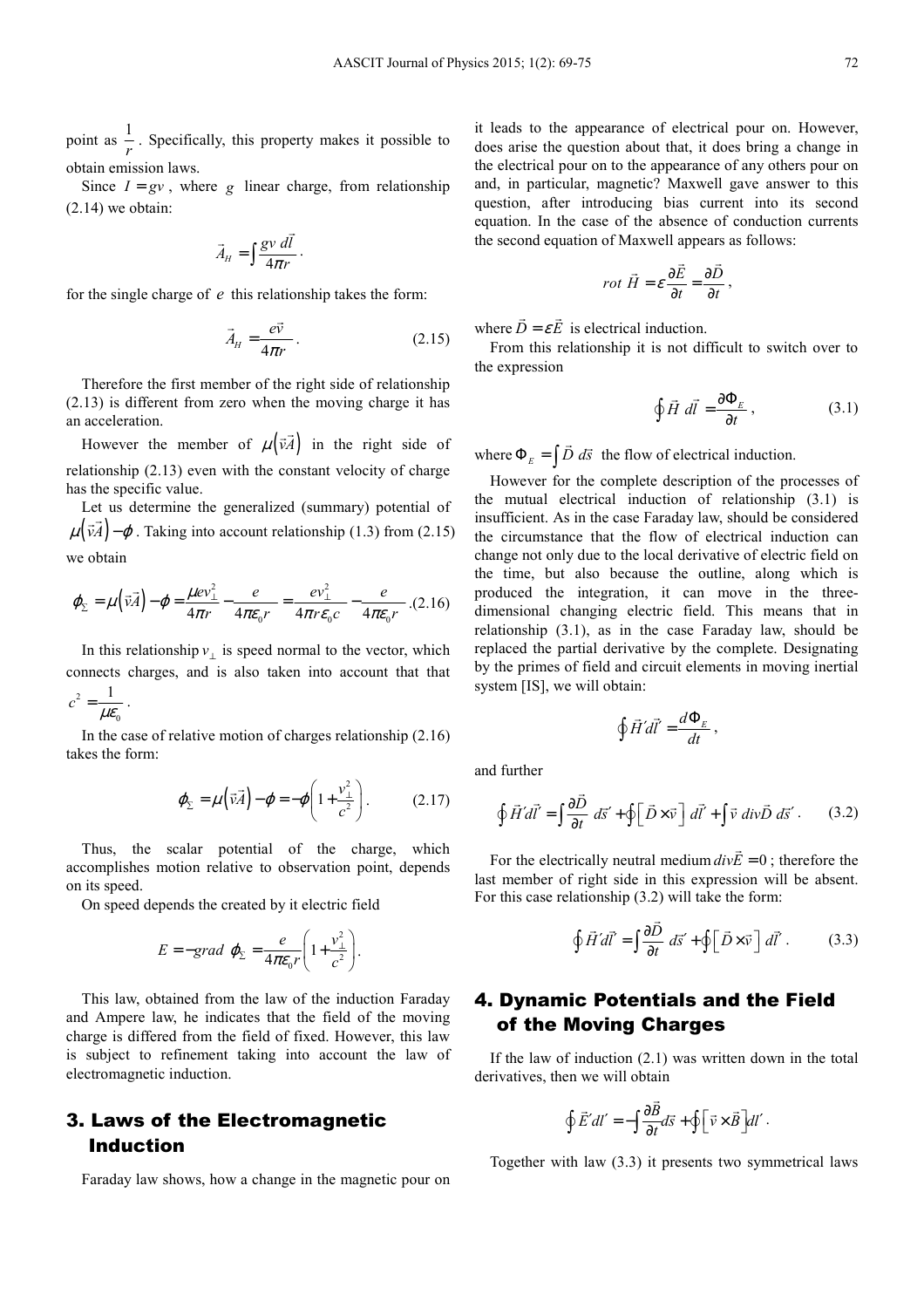of induction [2-5]

$$
\oint \vec{E}' dl' = -\int \frac{\partial \vec{B}}{\partial t} d\vec{s} + \oint \left[ \vec{v} \times \vec{B} \right] dl'
$$
\n
$$
\oint \vec{H}' dl' = \int \frac{\partial \vec{D}}{\partial t} d\vec{s} - \oint \left[ \vec{v} \times \vec{D} \right] dl'
$$
\n(4.1)

or

$$
rot\vec{E}' = -\frac{\partial \vec{B}}{\partial t} + rot \left[\vec{v} \times \vec{B}\right]
$$
  

$$
rot\vec{H}' = \frac{\partial \vec{D}}{\partial t} - rot \left[\vec{v} \times \vec{D}\right]
$$
 (4.2)

For the constants fields on these relationships they take the form:

$$
\vec{E}' = \begin{bmatrix} \vec{v} \times \vec{B} \end{bmatrix} \n\vec{H}' = -\begin{bmatrix} \vec{v} \times \vec{D} \end{bmatrix}
$$
\n(4.3)

In relationships (4.1-4.3), which assume the validity of the Galileoconversions, prime and not prime values present fields and elements in moving and fixed ISrespectively. It must be noted, that conversions (4.3) earlier could be obtained only from the conversions of Lorenz.

The relationships (4.1-4.3), which present the laws of induction, do not give information about how arose fields in initial fixed IS. They describe only laws governing the propagation and conversion pour on in the case of motion with respect to the already existing fields.

The relationship  $(4.3)$  attest to the fact that in the case of relative motion of frame of references, between the fields *E* and  $H$  there is a cross coupling, i.e., motion in the fields of *H* leads to the appearance pour on *E* and vice versa. From these relationships escape the additional consequences, which were for the first time examined in the work [2].

The electric field  $E = \frac{g}{2\pi\epsilon r}$  outside the charged long rod with a linear density *g* decreases as  $\frac{1}{r}$ , where *r* is distance from the central axis of the rod to the observation point.

If we in parallel to the axis of rod in the field *E* begin to move with the speed ∆*v* another IS, then in it will appear the additional magnetic field  $\Delta H = \varepsilon E \Delta v$ . If we now with respect to already moving IS begin to move third frame of reference with the speed  $\Delta v$ , then already due to the motion in the field ∆*H* will appear additive to the electric field  $\Delta E = \mu \varepsilon E (\Delta v)^2$ . This process can be continued and further, as a result of which can be obtained the number, which gives the value of the electric field  $E'_v(r)$  in moving IS with reaching of the speed  $v = n\Delta v$ , when  $\Delta v \rightarrow 0$ , and  $n \rightarrow \infty$ . In the final analysis in moving IS the value of dynamic electric field will prove to be more than in the initial and to be determined by the relationship:

$$
E'(r, v_{\perp}) = \frac{gch\frac{v_{\perp}}{c}}{2\pi\epsilon r} = Ech\frac{v_{\perp}}{c}.
$$

If speech goes about the electric field of the single charge *e* , then its electric field will be determined by the relationship:

$$
E'(r, v_{\perp}) = \frac{ech \frac{v_{\perp}}{c}}{4\pi \varepsilon r^2},
$$

where  $v_{\perp}$  is normal component of charge rate to the vector, which connects the moving charge and observation point.

Expression for the scalar potential, created by the moving charge, for this case will be written down as follows:

$$
\varphi'(r, v_{\perp}) = \frac{ech \frac{v_{\perp}}{c}}{4\pi \varepsilon r} = \varphi(r) ch \frac{v_{\perp}}{c}
$$
(4.4)

where  $\varphi(r)$  is scalar potential of fixed charge. The potential  $\varphi'(r, v_+)$  can be named scalar-vector, since. it depends not only on the absolute value of charge, but also on speed and direction of its motion with respect to the observation point. Maximum value this potential has in the direction normal to the motion of charge itself. Moreover, if charge rate changes, which is connected with its acceleration, then can be calculated the electric fields, induced by the accelerated charge.

During the motion in the magnetic field, using the already examined method, we obtain:

$$
H'(v_{\perp}) = Hch \frac{v_{\perp}}{c}.
$$

where  $v_{\perp}$  is speed normal to the direction of the magnetic field.

If we apply the obtained results to the electromagnetic wave and to designate components fields on parallel speeds IS as  $E_{\uparrow}$  and  $H_{\uparrow}$ , and  $E_{\perp}$  and  $H_{\perp}$  as components normal to it, then with the conversion fields on components, parallel to speed will not change, but components, normal to the direction of speed are converted according to the rule

$$
\vec{E}'_{\perp} = \vec{E}_{\perp} ch \frac{v}{c} + \frac{v}{c} \vec{v} \times \vec{B}_{\perp} sh \frac{v}{c},
$$
\n
$$
\vec{B}'_{\perp} = \vec{B}_{\perp} ch \frac{v}{c} - \frac{1}{vc} \vec{v} \times \vec{E}_{\perp} sh \frac{v}{c},
$$
\n(4.5)

where *c* is speed of light.

Conversions fields (4.5) they were for the first time obtained in the work [2].

However, the iteration technique, utilized for obtaining the given relationships, it is not possible to consider strict, since its convergence is not explained

Let us give a stricter conclusion in the matrix form [10].

Let us examine the totality IS of such, that IS  $K_1$ moves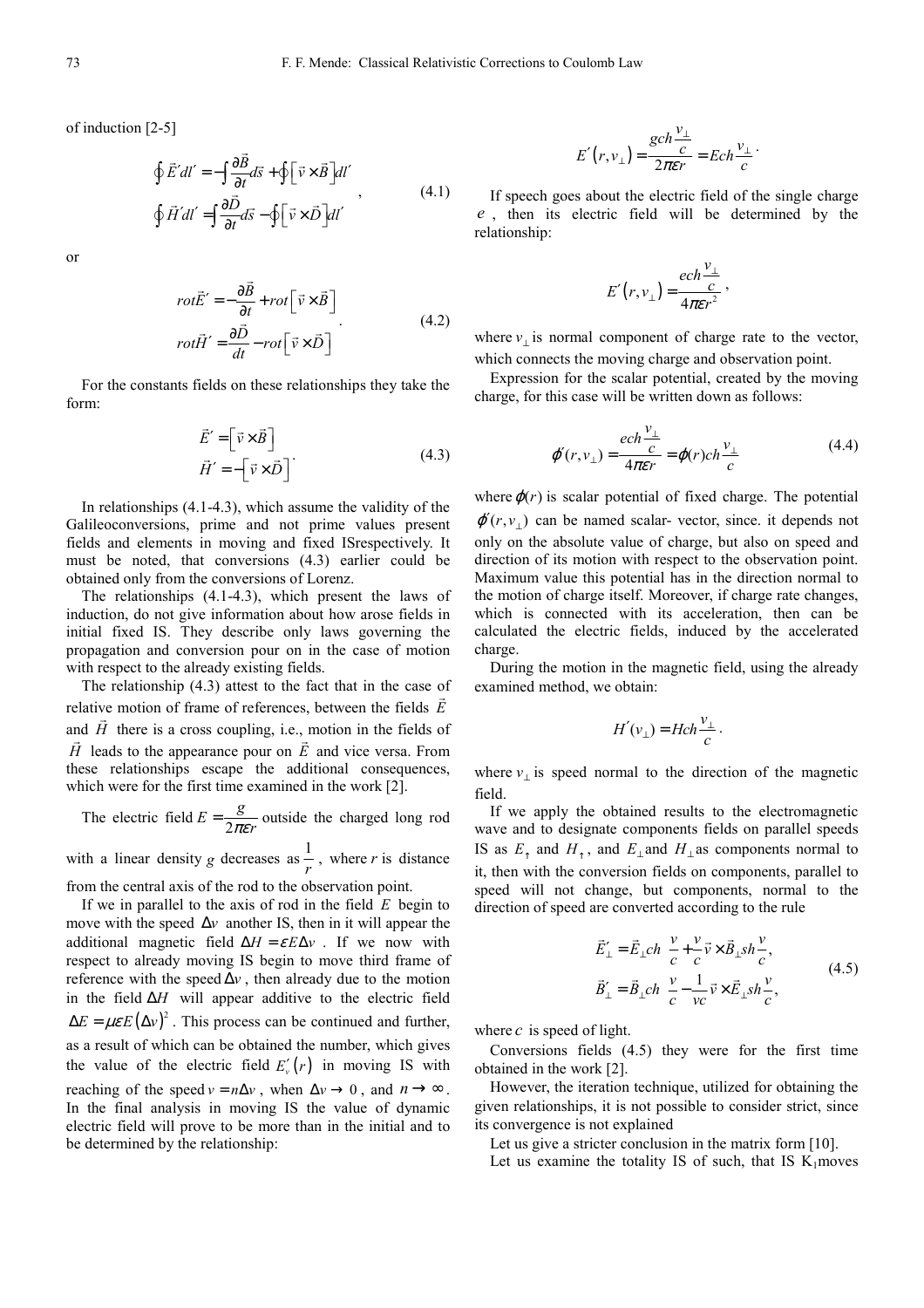with the speed  $\Delta v$  relative to IS K, ISK<sub>2</sub> moves with the same speed  $\Delta v$  relative to K<sub>1</sub>, etc. If the module of the speed  $\Delta v$ is small (in comparison with the speed of light c), then for the transverse components fields on in  $ISK_1, K_2, \ldots$  we have:

$$
\vec{E}_{1\perp} = \vec{E}_{\perp} + \Delta \vec{v} \times \vec{B}_{\perp} \qquad \vec{B}_{1\perp} = \vec{B}_{\perp} - \Delta \vec{v} \times \vec{E}_{\perp} / c^2 \n\vec{E}_{2\perp} = \vec{E}_{1\perp} + \Delta \vec{v} \times \vec{B}_{1\perp} \qquad \vec{B}_{2\perp} = \vec{B}_{1\perp} - \Delta \vec{v} \times \vec{E}_{1\perp} / c^2
$$
\n(4.6)

Upon transfer to each following IS of field are obtained increases in ∆*E* and ∆*B*

$$
\Delta \vec{E} = \Delta \vec{v} \times \vec{B}_{\perp}, \qquad \Delta \vec{B} = -\Delta \vec{v} \times \vec{E}_{\perp} / c^2, \tag{4.7}
$$

where of the field *E*<sup>⊥</sup>  $\overline{a}$ and  $B_{\perp}$  $\overline{a}$ relate to current IS. Directing Cartesian axis *x* along  $\Delta \vec{v}$ , let us rewrite (4.7) in the components of the vector

$$
\Delta E_y = -B_z \Delta v, \quad \Delta E = B_y \Delta v, \quad \Delta B_y = E_z \Delta v / c^2. \quad (4.8)
$$

Relationship (4.8) can be represented in the matrix form

$$
\Delta U = A U \Delta v \begin{pmatrix} 0 & 0 & 0 & -1 \\ 0 & 0 & 1 & 0 \\ 0 & 1/c^2 & 0 & 0 \\ -1/c^2 & 0 & 0 & 0 \end{pmatrix} U = \begin{pmatrix} E_y \\ E_z \\ B_y \\ B_z \end{pmatrix}.
$$

If one assumes that the speed of system is summarized for the classical law of addition of velocities, i.e. the speed of final IS  $K' = K_N$  relative to the initial system *K* is  $v = N \Delta v$ , then we will obtain the matrix system of the differential equations of

$$
\frac{dU(v)}{dv} = AU(v),\tag{4.9}
$$

with the matrix of the system *v*independent of the speed *A* . The solution of system is expressed as the matrix exponential curve  $exp(vA)$ :

$$
U' \equiv U(\nu) = \exp(\nu A)U, \qquad U = U(0), \tag{4.10}
$$

here *U* is matrix column fields on in the system *K* , and *U*′ is matrix column fields on in the system  $K'$ . Substituting  $(4.10)$  into system  $(4.9)$ , we are convinced, that  $U'$  is actually the solution of system (4.9):

$$
\frac{dU(v)}{dv} = \frac{d\left[\exp(vA)\right]}{dv}U = A\exp(vA)U = AU(v).
$$

It remains to find this exponential curve by its expansion in the series:

$$
\exp(va) = E + vA + \frac{1}{2!}v^2A^2 + \frac{1}{3!}v^3A^3 + \frac{1}{4!}v^4A^4 + \dots
$$

where  $E$  is unit matrix with the size  $4 \times 4$ . For this it is convenient to write down the matrix *A* in the unit type form

$$
A = \begin{pmatrix} 0 & -\alpha \\ \alpha/c^2 & 0 \end{pmatrix}, \qquad \alpha = \begin{pmatrix} 0 & 1 \\ -1 & 0 \end{pmatrix}, \qquad 0 = \begin{pmatrix} 0 & 0 \\ 0 & 0 \end{pmatrix}.
$$

then

$$
A^{2} = \begin{pmatrix} -\alpha^{2}/c^{2} & 0 \\ 0 & -\alpha/c^{2} \end{pmatrix}, \qquad A^{3} = \begin{pmatrix} 0 & \alpha^{3}/c^{2} \\ -\alpha^{3}/c^{4} & 0 \end{pmatrix},
$$

$$
A^{4} = \begin{pmatrix} \alpha^{4}/c^{4} & 0 \\ 0 & \alpha^{4}/c^{4} \end{pmatrix}, \qquad A^{5} = \begin{pmatrix} 0 & -\alpha^{5}/c^{4} \\ \alpha^{5}/c^{6} & 0 \end{pmatrix}
$$

And the elements of matrix exponential curve take the form

$$
[\exp(\nu A)]_{11} = [\exp(\nu A)]_{22} = I - \frac{\nu^2}{2!c^2} + \frac{\nu^4}{4!c^4} - \dots,
$$
  

$$
[\exp(\nu A)]_{21} = -c^2 [\exp(\nu A)]_{12} = \frac{\alpha}{c} \left( \frac{\nu}{c} I - \frac{\nu^3}{3!c^3} + \frac{\nu^5}{5!c^5} - \dots \right),
$$

where  $I$  is the unit matrix  $2 \times 2$ . It is not difficult to see that  $-\alpha^2 = \alpha^4 = -\alpha^6 = \alpha^8 = \dots = I$ , therefore we finally obtain

$$
\exp(\nu A) = \begin{pmatrix} Ich & v/c & -c\alpha sh & v/c \\ \left(\alpha sh & v/c\right)/c & Ich & v/c \end{pmatrix} =
$$
\n
$$
\begin{pmatrix} ch & v/c & 0 & 0 - \cosh v/c \\ 0 & ch & v/c & ch & v/c \\ 0 & \left(\frac{ch}{v/c}\right)/c & ch & v/c & 0 \\ -\left(\frac{sh}{v/c}\right)/c & 0 & 0 & ch & v/c \end{pmatrix}
$$

Now we return to (4.10) and substituting there  $exp(vA)$ , we find

$$
E'_y = E_y ch \ v/c - cB_z sh \ v/c, \qquad E'_z = E_z ch \ v/c + cB_y sh \ v/c,
$$
  

$$
B'_y = B_y ch \ v/c + (E_z/c) sh \ v/c, \quad B'_z = B_z ch \ v/c - (E_y/c) sh \ v/c'
$$

or in the vector record

$$
\vec{E}_{\perp}^{\prime} = \vec{E}_{\perp} ch \frac{v}{c} + \frac{v}{c} \vec{v} \times \vec{B}_{\perp} sh \frac{v}{c},
$$
\n
$$
\vec{B}_{\perp}^{\prime} = \vec{B}_{\perp} ch \frac{v}{c} - \frac{1}{vc} \vec{v} \times \vec{E}_{\perp} sh \frac{v}{c},
$$
\n(4.11)

This is conversions (4.5).

If(4.4) is expanded in a series, we obtain

$$
\varphi'(r, v_{\perp}) = \frac{ech \frac{v_{\perp}}{c}}{4\pi \varepsilon r} = \varphi(r) ch \frac{v_{\perp}}{c} = \varphi(r) \left(1 + \frac{1}{2} \frac{v^2}{c^2}\right).
$$

As can be seen, it differs from the ratio (2.17) is only factor  $\frac{1}{2}$ .